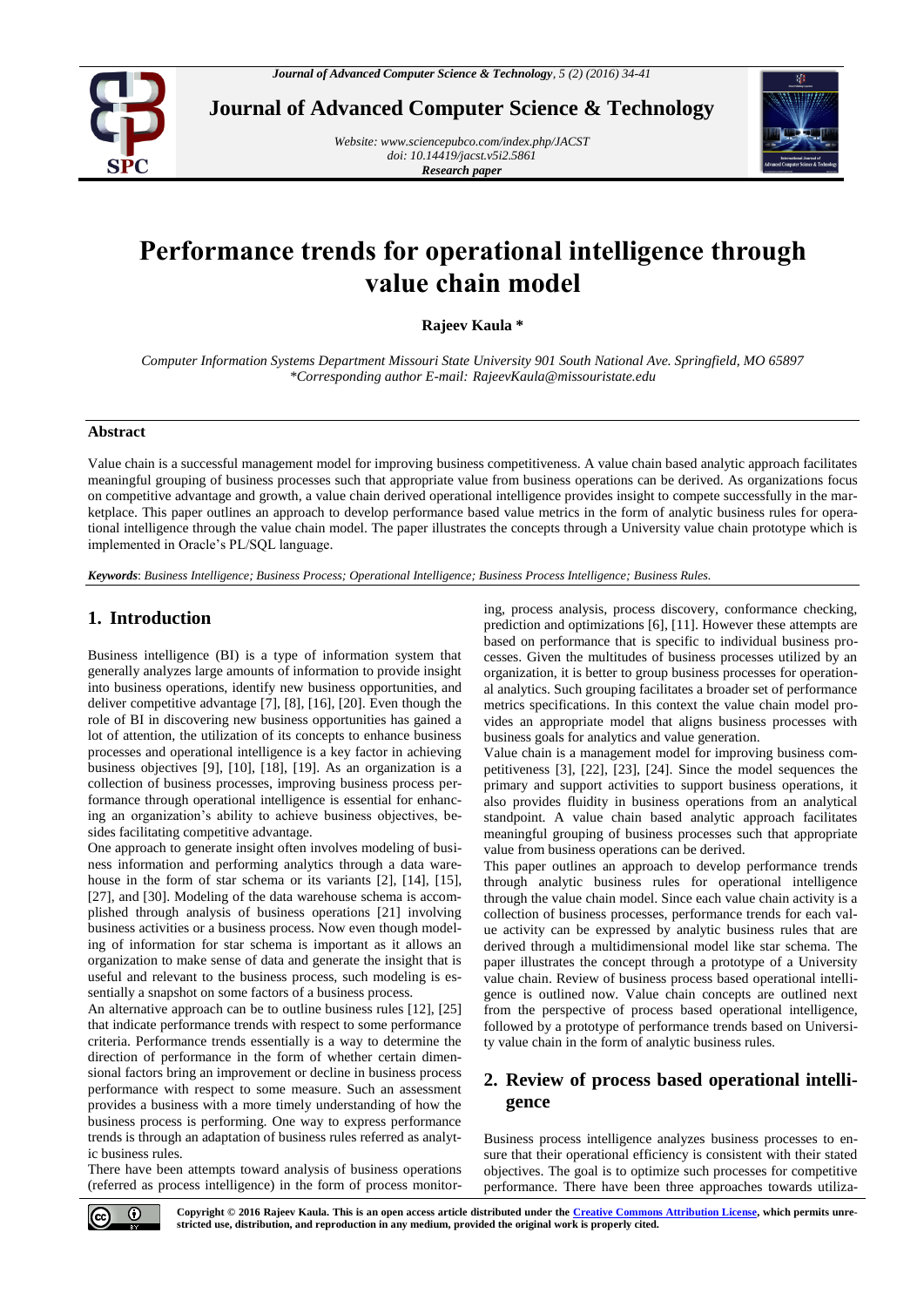tion of BI towards business process based operational analytics. All three approaches focus on individual business process operations instead of ensuring or determining their value metrics from the perspective of a business value chain.

The first approach focuses on (i) using BI concepts toward dynamic process performance evaluation [5], [13], [28], or (ii) analyze event logs to improve the quality of business processes [1], or (iii) monitor process instances to inform users about unusual or undesired situations [11]. These approaches apply BI to individual business processes along with providing analytics associated with business process activities.

The second approach emphasizes analytics with selected business process activities within the modeling process [4]. It shows reference to analytic information during business process modeling as a way to incorporate BI. The approach is short on implementation details on how to perform analytics.

The third approach focuses on utilizing BI to reduce redundant specifications of recurrent business functions when modeling business processes [29]. It fosters reuse of business function specifications and helps to improve the quality

It represents all activities that a business undertakes to make a product or service from its conception to its end use and beyond.

Value chains can be split into primary value activities and support value activities. Each value chain activity is a collection of business processes. For instance one of the primary value activity in a manufacturing business is inbound logistics. Inbound logistics may consist of business processes such as inventory management and inbound freight logistics.

## **3. Value chain for operational intelligence**

A value chain (shown in Fig. 1) is a chain of activities that a firm operating in a specific industry performs in order to deliver a valuable product or service to the market [23], [24]. It represents all activities that a business undertakes to make a product or service from its conception to its end use and beyond. Value chains can be split into primary value activities and support value activities. Each value chain activity is a collection of business processes. For instance one of the primary value activity in a manufacturing business is inbound logistics. Inbound logistics may consist of business processes such as inventory management and inbound freight logistics.



Value chains are utilized to improve business competitiveness by determining the value of each activity toward business success. The two common methods of determining value are cost and differentiation. However, from a business intelligence perspective an alternative mechanism for determining value can be performance metrics that provides a measure of a value activity's success and value.

As a value chain model is based on the process view of an organization, the data generated by business processes within a value activity can be analyzed to identify the performance measure for the overall activity, and accordingly develop performance metrics to determine the value for such activity. For instance, inbound logistics that involves relationships with suppliers and includes all the activities required to receive, store, and disseminate raw materials or product inputs includes business processes like inbound freight logistics, procure to pay, and so on. Once the dimensional data and performance measures for determining the value of inbound logistics is identified, a multidimensional model star schema can be developed to facilitate such analytics.

# **4. University value chain for operational intelligence**

To illustrate the concept of utilizing value chain model for operational intelligence, a generic University value chain model is outlined in Fig. 2. The diagram only focuses on some of the student related primary value activities.



**Fig. 2:** University Value Chain Model.

In the figure "Inbound Students" pertains to activities associated with the recruitment of prospective students by the University. It includes processing of student applications. "Course Operations" includes all activities ranging from course registration, advising to student graduation. "Outbound Students" refers to University activities that facilitate companies to visit campus to interview and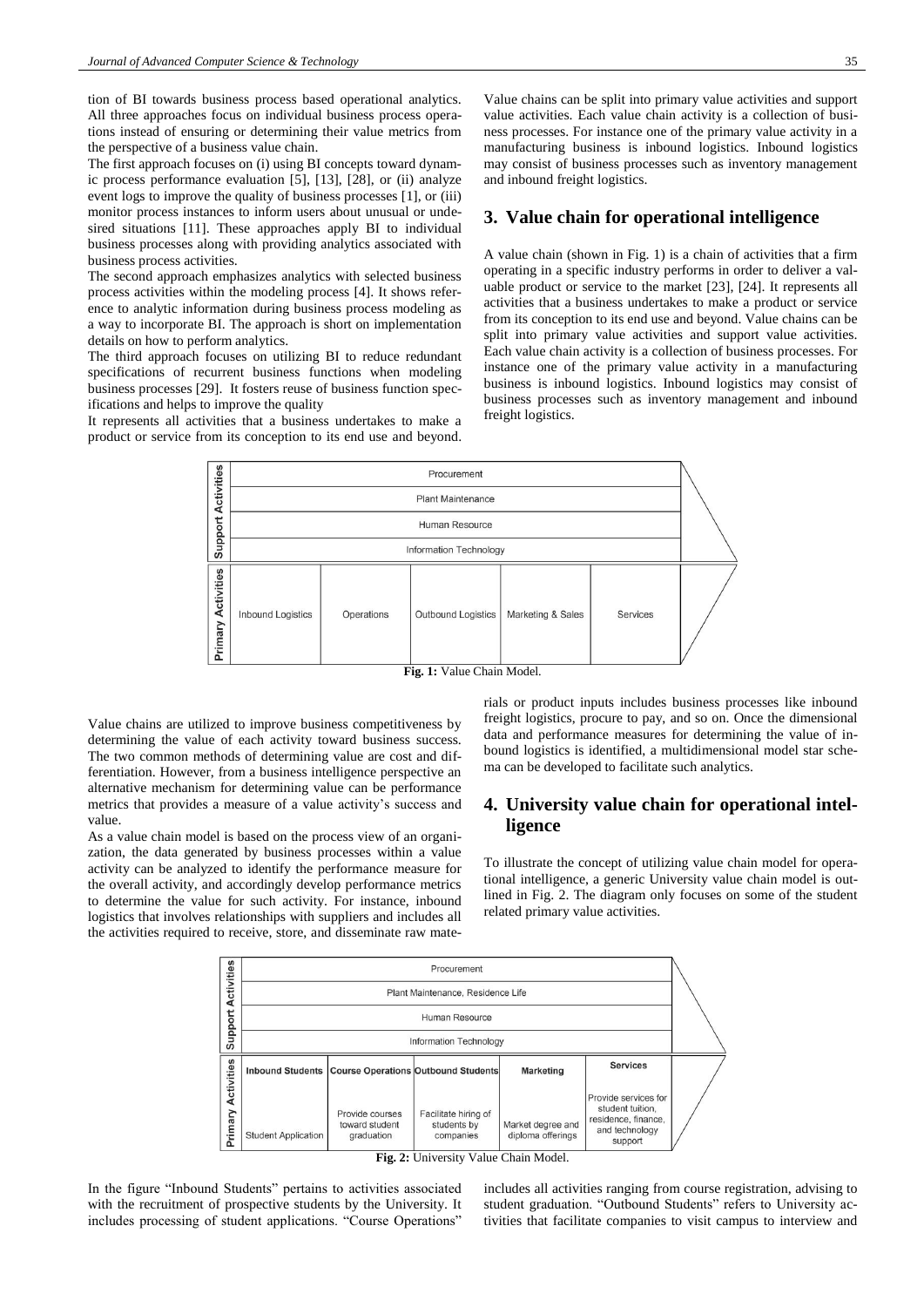offer jobs to graduating students. "Marketing" are the efforts the University undertakes to promote their programs. "Services" are supplementary activities like financial aid, residence hall living, or computing support that facilitate proper living and timely graduation of students.

As each activity is a collection of business processes, a business process specific value chain model is shown in Fig. 3. In the figure, Inbound Students contains business processes like Campus Recruitment, Campus Visit, Student Orientation and Student Admission. The business processes in Course Operations range from Registration to Student Graduation. Outbound Students business processes range from Job Workshop to Career Placement. Marketing contains business processes like College Fairs and Advertising Campaign. These business process pertain to the marketing of campus degree and diplomas. Services contains business processes pertaining to cashier services, residence life, financial aid, and technology support.

The business processes within a value activity are often sequenced in their operations as shown in Fig. 4. For instance, in the figure, business process sequence for Inbound Students, Course Operations, and Outbound Students value activities are shown. In general such logical arrangements facilitate understanding of the workflow sequence within a value activity.



**Fig. 4:** Value Chain Activity Business Process Sequence.

# **5. Transform value chain activity into analytic business rules**

Value chains can assist in the development of performance trends expressed as analytic business rules to assess whether the value chain activities are aligned with business objectives. To accomplish the development of analytic business rules and associated performance trends (i) dimensional modeling on the group of business processes within a value chain activity in the form of star schema is performed, (ii) followed by the transformation of star schema into relevant performance trends expressed as analytic business rules, and (iii) finally the analytic business rules based

#### appropriate analytic triggers are set to ensure the success of value chain activity.

#### **5.1. Star schema prototype for value chain activity**

To ensure that primary value activities are achieving their value and success, one can develop a star schema for each such value activity. So for example, Inbound Students value activity value can be enhanced or have more value if more students get accepted. The higher the student acceptance, the better the overall success of the Inbound Students value activity. So instead of determining what factors contribute to a specific student acceptance count for value activity optimum success, an alternative approach could be to determine the impact of certain dimensional factors towards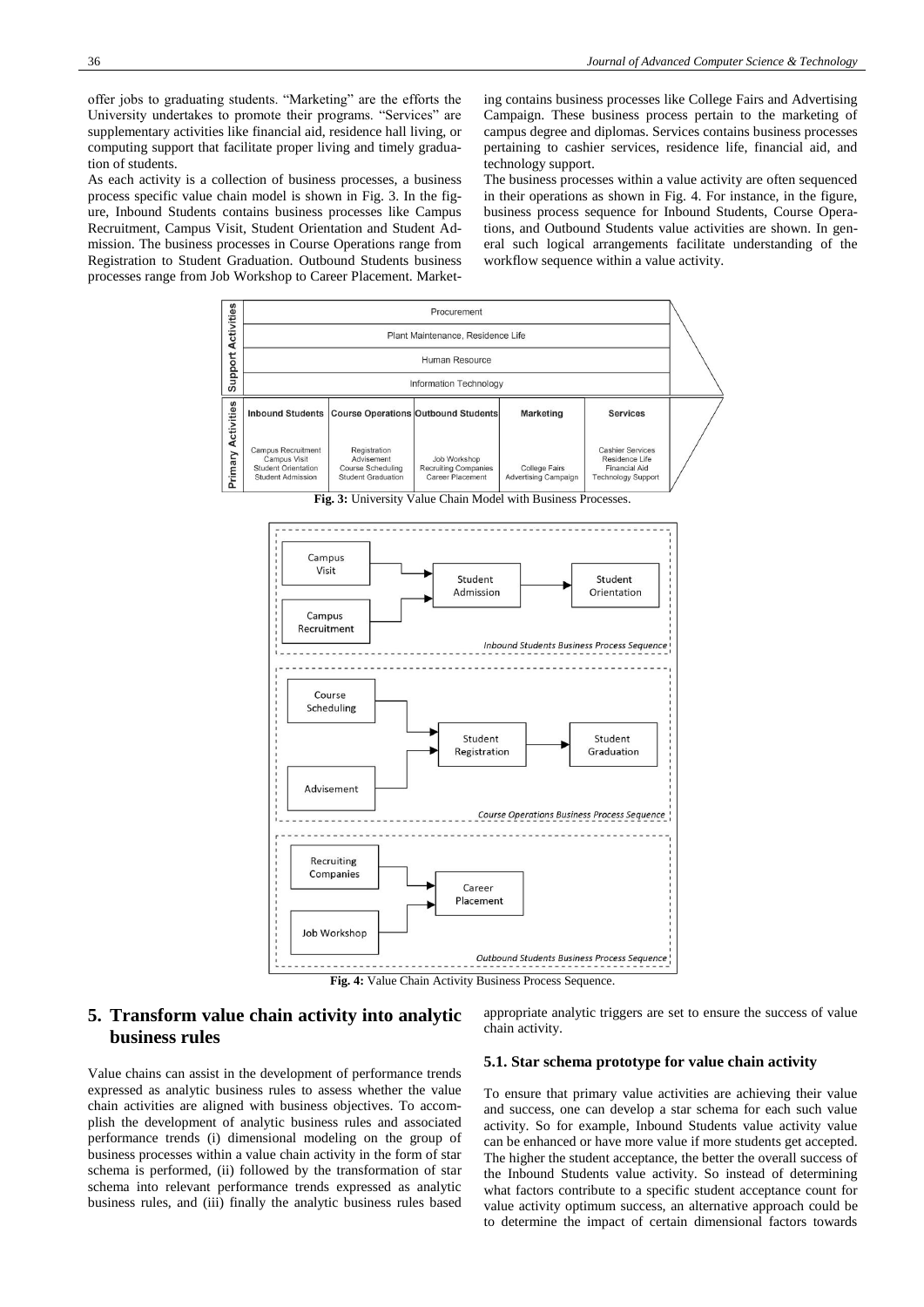student acceptance, and then determining if the student acceptance trends up or trend down or stays flat over time. This approach utilizes appropriate or relevant dimensions from the business processes within Inbound Students. The dimensional factors that impact student acceptance count trend up or trend down or stay flat provide the relationships that later defines the analytic business rule. Fig. 5 shows some of the dimension entities associated with the business processes within Inbound Students value activity.



**Fig. 5:** Inbound Students Value Activity Dimension Entity Types.

These dimension entities are then assembled in a star schema is shown in Fig. 6 with performance measure on student acceptance count. Since performance trends are time based, time dimension is also added to the schema. The analysis of student acceptance count performance trend will indicate the factors that contribute to an improvement or decline in acceptance over time with regard to Inbound Students activity. The relationship among the dimension attributes defines the value driven analytic business rule. The dimensions structure is not hierarchical. Even though in general a fact less star schema is utilized for observing trends, but having a performance measure ensures that trends pertain to dimensions that are linked to success based on some key fact measures.



**Fig. 6:** Inbound Students Value Activity Star Schema.

The table structure with sample data for the above dimensions and fact measures are listed from Table 1 through Table 6 as follows:

#### **5.2. Transform star schema into analytic business rules**

Once the star schema is queried, the specific dimension data elements (or factors) that affect student acceptance can be identified. The relationship of these dimension data elements (or factors) with fact measure is then expressed through analytic business rules. The logic of developing business rules based on star schema query is shown in Fig. 7.

| Table 1: Student Application |                      |           |       |                        |                           |            |                |  |  |
|------------------------------|----------------------|-----------|-------|------------------------|---------------------------|------------|----------------|--|--|
| SDD                          | City                 | State     | ZIP   | High_School            | Gender                    | <b>ACT</b> | <b>GPA</b>     |  |  |
| $\mathbf{1}$                 | Springfield          | MO        | 65802 | Central High           | M                         | 25         | 4.5            |  |  |
| $\mathfrak{2}$               | Springfield          | MO        | 65807 | Kickapoo High          | $\boldsymbol{\mathrm{F}}$ | 26         | 5              |  |  |
| 3                            | Springfield          | MO        | 64101 | Central High           | $\mathbf{M}$              | 23         | $\overline{4}$ |  |  |
| $\overline{4}$               | Springfield          | MO        | 64102 | Central High           | $\mathbf{M}$              | 28         | 3.8            |  |  |
| 5                            | Springfield          | MO        | 65802 | Central High           | $\mathbf{M}$              | 21         | $\overline{3}$ |  |  |
| 6                            | Springfield          | MO        | 65804 | Kickapoo High          | $\boldsymbol{\mathrm{F}}$ | 29         | 5              |  |  |
| $\tau$                       | Kansas City          | MO        | 64102 | Lincoln High           | F                         | 20         | 3.2            |  |  |
| 8                            | <b>Overland Park</b> | <b>KS</b> | 66204 | <b>Shawnee Mission</b> | F                         | 28         | 4.2            |  |  |
| 9                            | Springfield          | <b>KS</b> | 66204 | Central High           | $\mathbf M$               | 29         | 4.9            |  |  |
| 10                           | <b>Overland Park</b> | <b>KS</b> | 66205 | <b>Blue Valley</b>     | $\mathbf F$               | 20         | 2.5            |  |  |
| 11                           | Springfield          | MO        | 65802 | Central High           | M                         | 30         | 4.5            |  |  |
| 12                           | Springfield          | MO        | 65807 | Kickapoo High          | $\mathbf F$               | 27         | 5              |  |  |
| 13                           | Kansas City          | MO        | 64101 | Central High           | $\mathbf{M}$              | 27         | $\overline{4}$ |  |  |
| 14                           | Springfield          | MO        | 64102 | Central High           | $\mathbf M$               | 26         | 3.8            |  |  |
| 15                           | Springfield          | MO        | 65802 | Central High           | $\mathbf{M}$              | 22         | 3              |  |  |
| 16                           | Springfield          | MO        | 65804 | Kickapoo High          | $\boldsymbol{\mathrm{F}}$ | 30         | 5              |  |  |
| 17                           | Kansas City          | MO        | 64102 | Lincoln High           | ${\rm F}$                 | 22         | $3.2\,$        |  |  |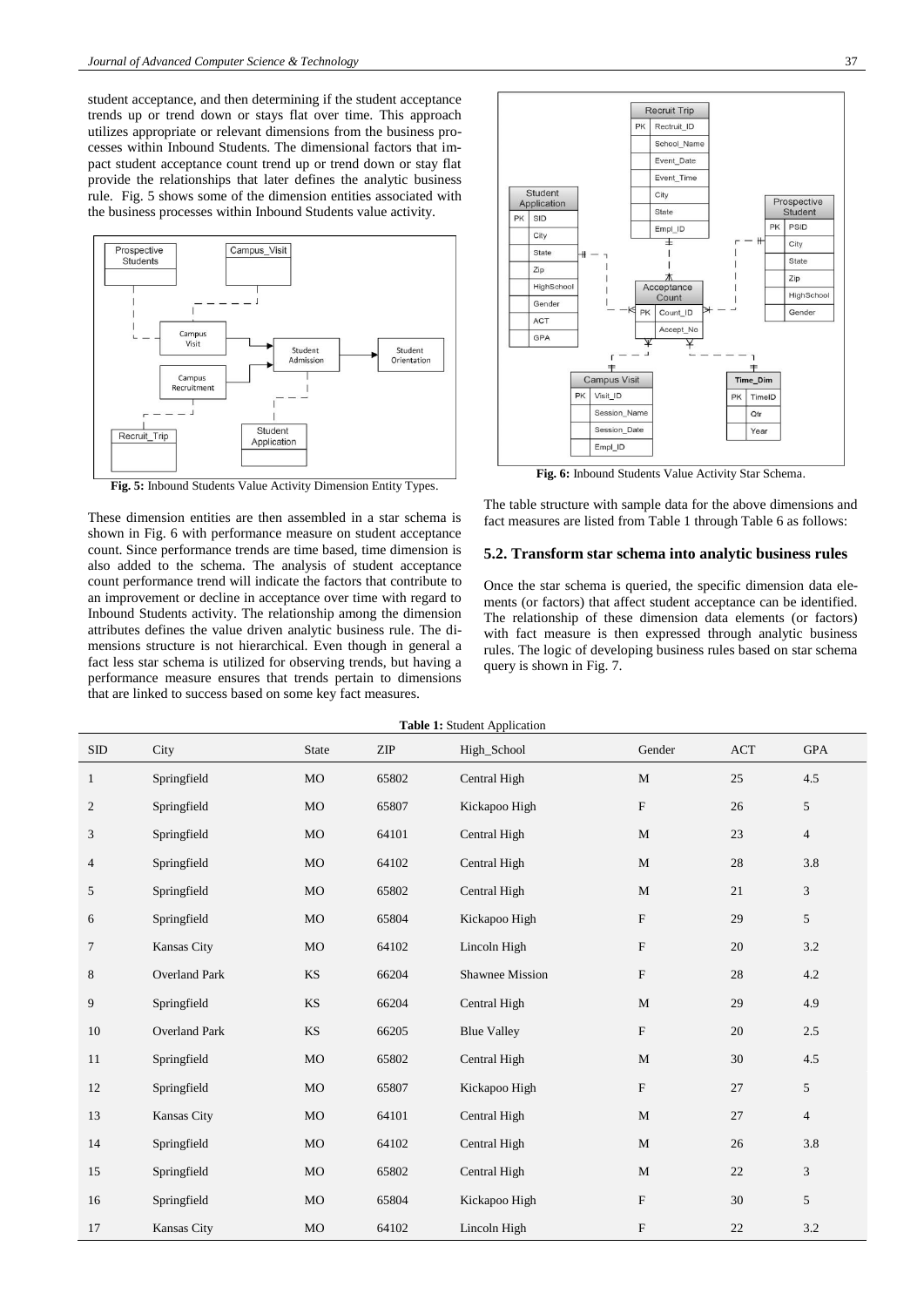| 18 | Springfield          | <b>KS</b> | 66204 | Central High       |   | 27 | 4.2 |
|----|----------------------|-----------|-------|--------------------|---|----|-----|
| 19 | Springfield          | KS        | 66204 | Central High       | M | 30 | 4.9 |
| 20 | <b>Overland Park</b> | KS        | 66205 | <b>Blue Valley</b> |   | 21 | 2.5 |

| Table 2: Prospective Student |                      |           |       |                    |                           |  |  |
|------------------------------|----------------------|-----------|-------|--------------------|---------------------------|--|--|
| <b>PSID</b>                  | City                 | State     | ZIP   | High_School        | Gender                    |  |  |
| $\mathbf{1}$                 | Springfield          | <b>MO</b> | 65802 | Central High       | M                         |  |  |
| 2                            | Springfield          | <b>MO</b> | 65807 | Kickapoo High      | ${\rm F}$                 |  |  |
| 3                            | Kansas City          | <b>MO</b> | 64101 | Lincoln High       | M                         |  |  |
| $\overline{4}$               | Kansas City          | <b>MO</b> | 64102 | Raytown High       | M                         |  |  |
| 5                            | Springfield          | <b>MO</b> | 65802 | Central High       | M                         |  |  |
| 6                            | Springfield          | <b>MO</b> | 65804 | Kickapoo High      | ${\rm F}$                 |  |  |
| $\overline{7}$               | Kansas City          | <b>MO</b> | 64102 | Lincoln High       | ${\rm F}$                 |  |  |
| 8                            | <b>Overland Park</b> | <b>KS</b> | 66204 | Shawnee Mission    | $\boldsymbol{\mathrm{F}}$ |  |  |
| 9                            | <b>Overland Park</b> | <b>KS</b> | 66204 | Shawnee Mission    | M                         |  |  |
| 10                           | <b>Overland Park</b> | <b>KS</b> | 66205 | <b>Blue Valley</b> | $\boldsymbol{\mathrm{F}}$ |  |  |

| <b>Table 3: Campus Visit</b> |  |
|------------------------------|--|
| Session Date Time            |  |

| Visit_ID        | Session_Name   | Session_Date_Time | $Empl$ <sub></sub> $ID$ |
|-----------------|----------------|-------------------|-------------------------|
| $\mathbf{1}$    | Financial Aid  | $3$ -Feb- $14$    | 2                       |
| 2               | Overview       | $3$ -Feb- $14$    | 1                       |
| 3               | Career Service | $3-Feb-14$        | 3                       |
| $\overline{4}$  | Campus Tour    | $3$ -Feb- $14$    | $\overline{4}$          |
| 5               | Financial Aid  | $3-Mar-14$        | 2                       |
| 6               | Overview       | $3-Mar-14$        | ı                       |
| $7\phantom{.0}$ | Career Service | $3-Mar-14$        | 3                       |
| 8               | Campus Tour    | $3-Mar-14$        | 4                       |
| 9               | Online Tour    |                   |                         |

| <b>Table 4: Recruit Trip</b> |                         |              |                |             |              |                         |  |
|------------------------------|-------------------------|--------------|----------------|-------------|--------------|-------------------------|--|
| Recruit ID                   | School Name             | Event Date   | Event Time     | City        | <b>State</b> | $Empl$ <sub></sub> $ID$ |  |
|                              | <b>UMKC Career Fest</b> | $25-Sep-13$  | $1$ -Feb- $15$ | Kansas City | MO.          |                         |  |
| 2                            | <b>UMKC</b> Career Fest | $25$ -Oct-13 | $1-Feb-15$     | Kansas City | MO.          |                         |  |
| 3                            | Central High            | 25-Feb-14    | $1-Feb-15$     | Springfield | <b>MO</b>    | $\overline{2}$          |  |
| $\overline{4}$               | Kickapoo High           | 20-Feb-14    | $1$ -Feb- $15$ | Springfield | <b>MO</b>    | $\overline{2}$          |  |
| 5                            | <b>MSU</b> Career Fest  | $25$ -Oct-13 | $1$ -Feb- $15$ | Springfield | <b>MO</b>    | $\overline{2}$          |  |
| 6                            | <b>MSU</b> Online       |              |                | Springfield | MO           |                         |  |

| TimeID         | Table 5: Time_Dim<br>Semester | Year |
|----------------|-------------------------------|------|
|                | Spring                        | 2012 |
| 2              | Fall                          | 2012 |
| 3              | Spring                        | 2013 |
| $\overline{4}$ | Fall                          | 2013 |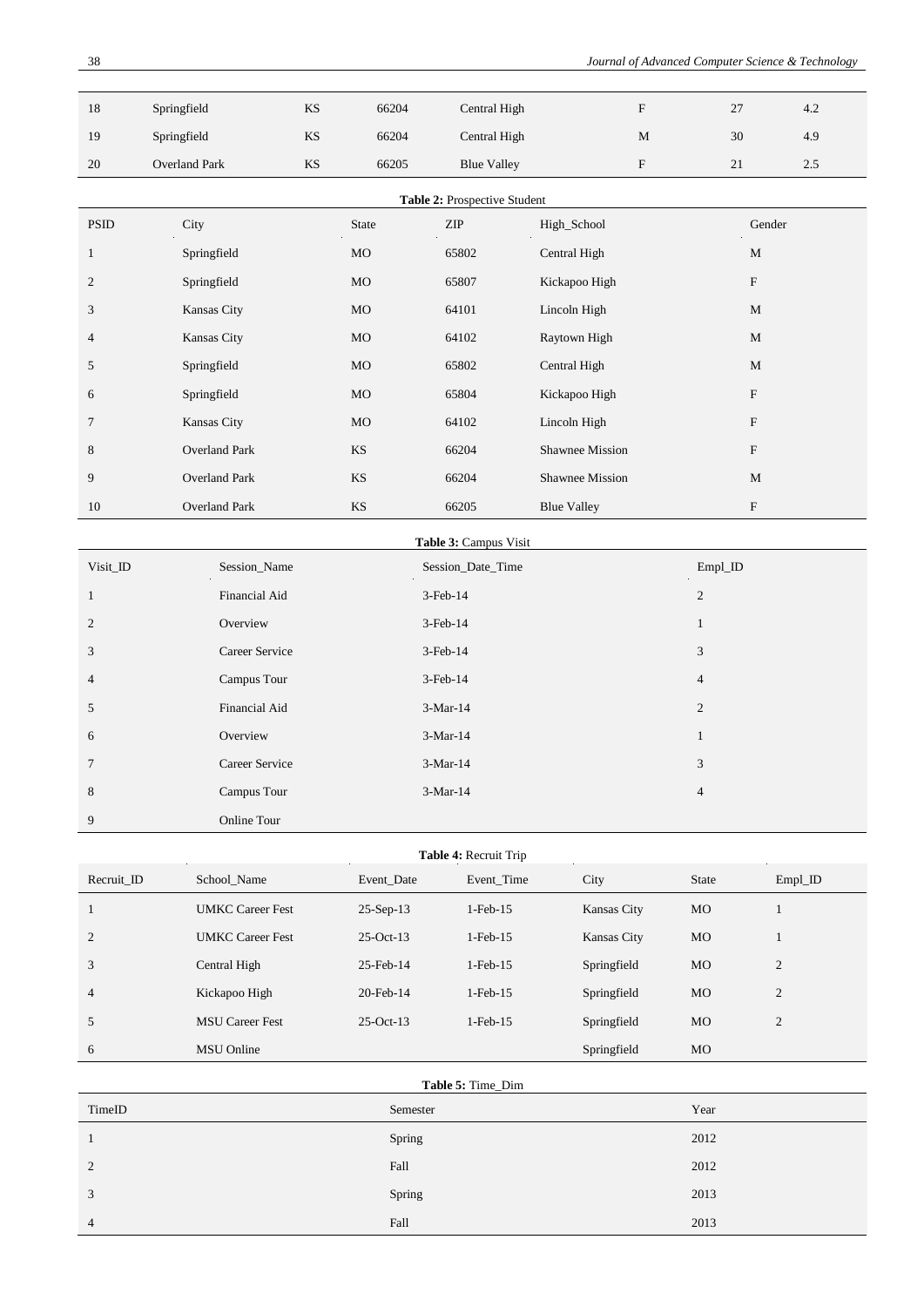| $\sqrt{5}$                 |               |                             | Spring           |                | 2014           |                             |  |  |
|----------------------------|---------------|-----------------------------|------------------|----------------|----------------|-----------------------------|--|--|
| $\sqrt{6}$                 | $_{\rm Fall}$ |                             |                  |                | 2014           |                             |  |  |
| Table 6: Student Status    |               |                             |                  |                |                |                             |  |  |
| $\text{Status}\_\text{ID}$ | Accept_No     | $\mbox{SID}$                | <b>PSID</b>      | Recruit_ID     | Visit_ID       | Time_ID                     |  |  |
| $\mathbf{1}$               | $50\,$        | $\mathbf{1}$                | $\mathbf{1}$     | $\sqrt{6}$     | 9              | $\,1$                       |  |  |
| $\sqrt{2}$                 | 60            | $\sqrt{2}$                  | $\sqrt{2}$       | $\sqrt{4}$     | $\sqrt{2}$     | $\sqrt{2}$                  |  |  |
| $\mathfrak{Z}$             | $20\,$        | $\ensuremath{\mathfrak{Z}}$ | $\mathfrak{Z}$   | $\sqrt{6}$     | 9              | $\ensuremath{\mathfrak{Z}}$ |  |  |
| $\overline{4}$             | $10\,$        | $\overline{4}$              | $\overline{4}$   | $\sqrt{2}$     | $\,8\,$        | $\overline{4}$              |  |  |
| $\sqrt{5}$                 | 15            | $\sqrt{5}$                  | $\sqrt{5}$       | $\sqrt{6}$     | 9              | $\mathfrak s$               |  |  |
| 6                          | $20\,$        | $\sqrt{6}$                  | $\sqrt{6}$       | $\sqrt{6}$     | $\sqrt{2}$     | $\sqrt{6}$                  |  |  |
| $\boldsymbol{7}$           | $40\,$        | $\tau$                      | $\boldsymbol{7}$ | $\sqrt{6}$     | 9              | $\,1$                       |  |  |
| $\,8$                      | $25\,$        | $\,8\,$                     | $\,8\,$          | $\sqrt{6}$     | 9              | $\sqrt{2}$                  |  |  |
| $\boldsymbol{9}$           | 35            | $\boldsymbol{9}$            | $\overline{9}$   | $\sqrt{2}$     | $\mathfrak{Z}$ | $\sqrt{3}$                  |  |  |
| $10\,$                     | $40\,$        | $10\,$                      | $10\,$           | 6              | 9              | $\overline{4}$              |  |  |
| $11\,$                     | $20\,$        | $11\,$                      | $\,1\,$          | $\sqrt{3}$     | 9              | $\sqrt{5}$                  |  |  |
| $12\,$                     | $15\,$        | 12                          | $\mathfrak 3$    | $\overline{4}$ | $\overline{9}$ | $\sqrt{6}$                  |  |  |
| 13                         | $10\,$        | 13                          | $\sqrt{5}$       | $\sqrt{2}$     | $\overline{9}$ | $\,1$                       |  |  |
| 14                         | $10\,$        | 14                          | $\boldsymbol{7}$ | $\sqrt{2}$     | $\overline{9}$ | $\sqrt{2}$                  |  |  |
| $15\,$                     | $12\,$        | $15\,$                      | $\boldsymbol{9}$ | $\sqrt{5}$     | 9              | $\sqrt{3}$                  |  |  |
| $16\,$                     | $20\,$        | $16\,$                      | $\sqrt{2}$       | $\sqrt{5}$     | 9              | $\overline{4}$              |  |  |
| $17\,$                     | $25\,$        | $17\,$                      | $\mathfrak{Z}$   | $\,1\,$        | $\overline{9}$ | $\mathfrak s$               |  |  |
| $18\,$                     | $30\,$        | $18\,$                      | $\sqrt{5}$       | $\,1\,$        | 9              | $\sqrt{6}$                  |  |  |
| 19                         | $10\,$        | 19                          | $\sqrt{6}$       | $\sqrt{2}$     | $\overline{9}$ | $\mathfrak s$               |  |  |
| 20                         | $10\,$        | $20\,$                      | $\boldsymbol{7}$ | $\sqrt{2}$     | $\overline{9}$ | $\sqrt{6}$                  |  |  |



**Fig. 7:** Analytic Business Rule Logic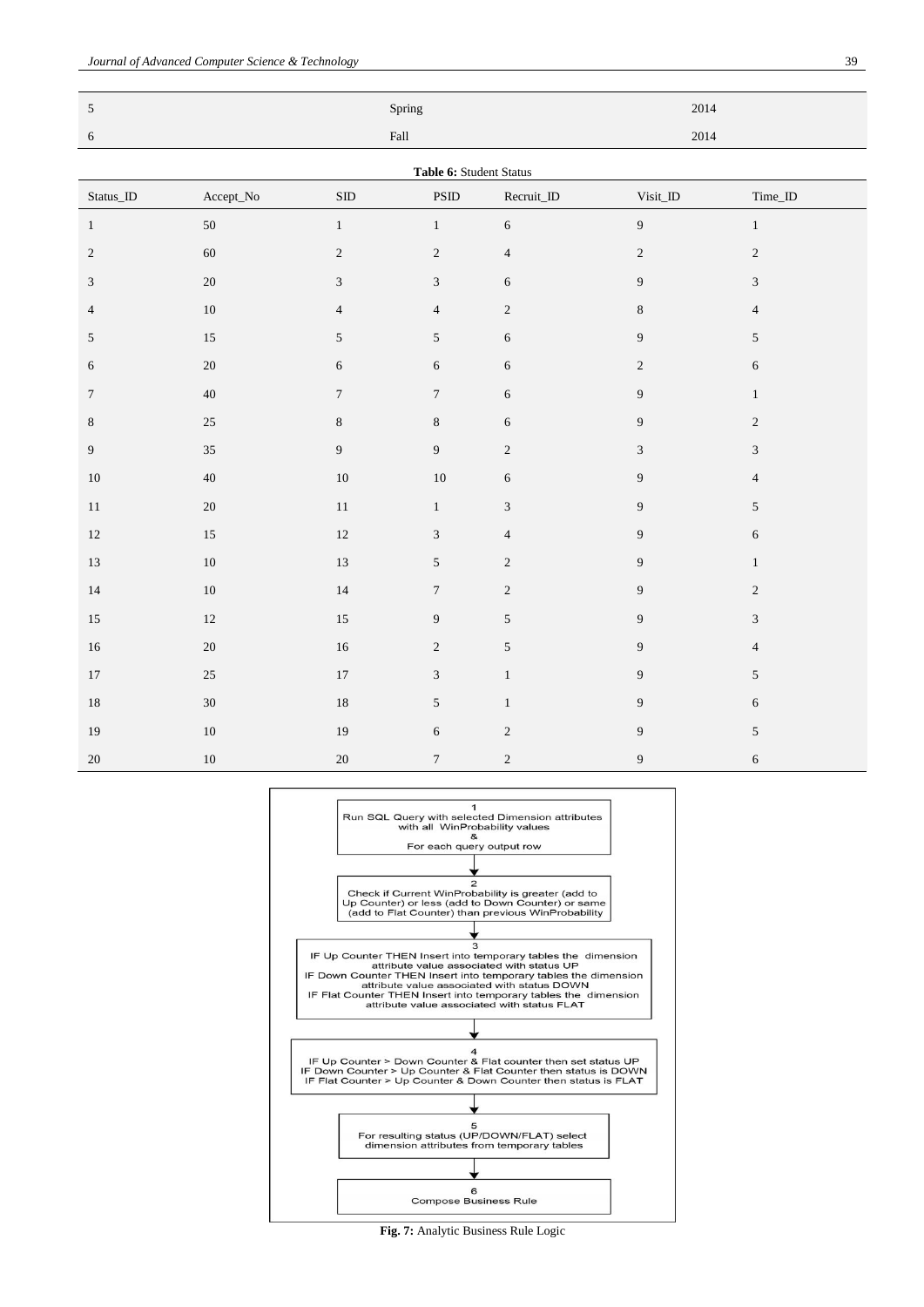The logic is implemented through a PL/SQL database procedure. To facilitate processing separate temporary tables were created for each query attribute to record the impact of attribute value for each type of trend. The implementation is PC based. Key features of the logic are as follows:

1) SQL query (part of logic step 1) is developed. For example, the following query lists dimension attributes associated with count of students accepted.

```
select count_id,accept_no,student_app.high_school as highschool, 
act,campus_visit.session_name as session-
name,recruit_trip.school_name, time_dim.semester, 
time_dim.year
from acceptance_count, student_app, pros_student, campus_visit, 
recruit_trip,time_dim
where acceptance_count.sid = student_app.sid and
acceptance_count.psid = pros_student.psid and
acceptance_count.recruit_id = recruit_trip.RECRUIT_ID and
acceptance_count.VISITID = campus_visit.VISITID and
acceptance_count.timeid = time_dim.timeid
order by count_id;
```
- 2) Once the query is executed, the procedure checks for each query output row the following: (a) if accept\_no in current query output row is greater than previous row accept\_no, then adds 1 to a up counter and insert into temporary tables created for each dimension attribute in the select clause; (b) if accept\_no in current query output row is less than previous row accept\_no, then adds 1 to a down counter and insert into temporary tables created for each dimension attribute in the select clause; and (c) if accept\_no in current query output row is same as previous row accept\_no, then adds 1 to a flat counter and insert into temporary tables created for each dimension attribute in the select clause. (Logic step 2 and 3).
- 3) After the query is processed, perform one of the following: (a) check if up counter is greater than down counter and flat counter. If true then status is UP and select dimension attributes associated with up counter from temporary tables; (b) check if down counter is greater than up counter and flat counter. If true then status is Down and select dimension attributes associated with down counter from temporary tables; and (b) check if flat counter is greater than up counter and down counter. If true then status is Flat and select dimension attributes associated with flat counter from temporary tables. (Logic step 4 & 5)
- 4) Compose business rule that lists conclusions from step 3, wherein the dimension attributes selected are part of the IF clause, while the associated trend status is part of the THEN clause. (Logic step 6)

Now, once the dimension factors that influence the student acceptance performance trend have been identified, the relationship among the dimension factor values and the performance trend can be expressed as an analytic business rule wherein the IF constraint represents the dimensional factor values, while the THEN action represents the performance value. The following is an instance of an analytic business rule resulting from the execution of the PL/SQL procedure.

```
IF High School = Central High AND
         ACT score = 29 AND
         Campus Visit Session = Online Tour AND
         Recruit Trip School = MSU Online AND
         Time = (spring \text{ or fall})THEN Value Activity Performance Trend is UP
```
The above analytic business rule consequently emphasizes that the value activity performance with respect to the number of students accepted is on a upward trend. Some of the factors that contribute towards achieving the up trend appear in the IF clause of the business rule.

#### **5.3. Develop value chain activity triggers**

Once the business rules have been defined, business intelligence based triggers for the value chain activity can be developed. In this metric, the dimension factor values can be used as a gauge to ensure high student acceptance. Generally business intelligence applications utilize dashboards to show key performance indicators (KPI) that are relevant to a particular objective or a business process [17], [26]. These KPIs are often tied to business metrics. In this context, a KPI for the value chain activity can be developed that focus on factors that ensures continued student acceptance by turning the student interests and application along with campus visits into more acceptance based on the business rule specification. The KPI can show how the changes in the business rules specified dimension factor values are influencing the student acceptance chances. In other words, the dashboard can track the IF constraints values, which based on the business rules indicate more student acceptance.

Once the value metric is developed, the business process sequence within the value chain activity can assist in identifying the business process activity that will raise alert with respect to business triggers to monitor specific information content. For example if there are less visitors to online Web site, steps may be taken to improve the Web site or its search to enhance student acceptance. Similarly other triggers can be established that will check on information and raise alert as needed (for example triggers to alert if less interest among students from Central High).

## **6. Conclusion**

The value chain model of an organization can be a meaningful way to facilitate analysis of business processes and operational intelligence. As business intelligence focuses on improving decision making within an organization, presenting actionable information to the right people at the right time improves the quality and timeliness of decisions with respect to the value chain activity. A key aspects of value chain analytics is the alignment of performance based value metrics across a group of business processes. Even though operational intelligence is generally associated with

individual business processes, the paper shows value chains provide an alternative approach to gain insight into successful business operations. Further research is underway to (i) develop more complex performance trends value metrics, (ii) explore association of value metrics with value chain activity transactional working, and (iii) develop dimensional model that incorporate business process sequence for metrics specification.

#### **References**

- [1] W. M. P. van der Aalst, H. A. Reijers, A. J. M. M. Weijters, B. F. van Dongen, A. K. de Medeiros Alves, M. Song, and H. M. W. Verbeek, "Business process mining: An industrial application," Information Systems, vol. 32, no. 1, 2007, pp. 713–732. [http://dx.doi.org/10.1016/j.is.2006.05.003.](http://dx.doi.org/10.1016/j.is.2006.05.003)
- [2] R. Agrawal, A. Gupta, and S. Sarawagi, "Modeling Multidimensional Databases," Proceedings of the Thirteenth International Conference on Data Engineering, Birmingham, UK, 1997, pp. 232 - 243. [http://dx.doi.org/10.1109/icde.1997.581777.](http://dx.doi.org/10.1109/icde.1997.581777)
- [3] D. Barnes, Understanding Business Processes, New York: Routledge, 2001.
- [4] T. Bucher, A. Gericke, and S. Sigg, "Process-centric business intelligence", Business Process Management Journal, vol. 15, no. 3, 2009, pp. 408 – 429 [http://dx.doi.org/10.1108/14637150910960648.](http://dx.doi.org/10.1108/14637150910960648)
- [5] M. Castellanos, F. Casati, M. Sayal, and U. Dayal, "Challenges in business process analysis and optimization," in C. Bussler & M. C. Shan (editors), Technologies for E-Services,  $6<sup>th</sup>$  International Work-